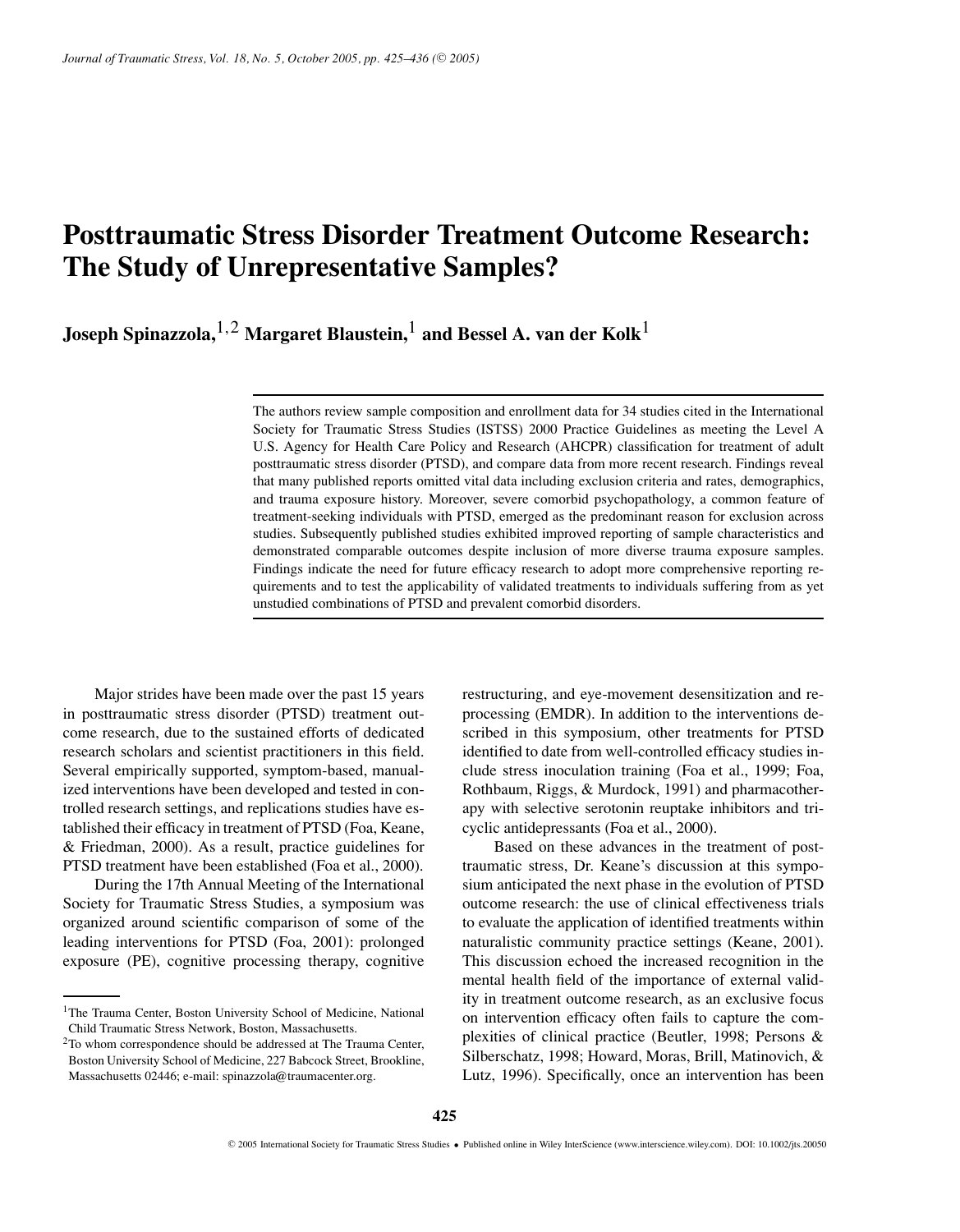found to demonstrate *efficacy* (i.e., desired postintervention outcomes in experiments applying rigorous control over such variables as treatment setting, subject selection and randomization, clinician training, intervention implementation, and collection and analysis of data), the next, and more critical, question concerns its *effectiveness* (i.e., the ability of this intervention to transport well to clinical practice and achieve comparable postintervention outcomes once experimental controls on setting, subject, and clinician characteristics are removed. Effectiveness research is needed to address such questions as whether empirically validated treatments for PTSD can be reliably taught to practitioners, well tolerated by consumers, and readily adapted to the varying treatment needs of diverse treatment populations across a range of clinical practice settings.

However, before the focus of the traumatic stress field shifts in the direction of effectiveness research, it may be time to pause and consider some of the assumptions implicit in the PTSD treatment efficacy research conducted to date. Although we now maintain we know "what works" for PTSD, have we adequately addressed the question of "for whom" these treatments actually work? Specifically, has the extant body of well-controlled efficacy research been conducted on representative samples of traumatized people suffering from PTSD, or has it been a study of restricted samples?

#### **Comorbidity and Posttraumatic Stress Disorder**

There is perhaps no other Axis I disorder for which the issue of comorbidity is more relevant than PTSD. The convergence of leading epidemiological data clearly indicates that PTSD rarely occurs alone, and has routine comorbidity rates of 80% (Breslau, Davis, Andreski, & Peterson, 1991; Kessler, Sonnega, Bromet, Hughes, & Nelson, 1995; Solomon & Davidson, 1997). A consensus statement released by leaders in the field of psychological trauma concluded that simple or "pure" PTSD is unrepresentative of the typical presentation of treatment-seeking individuals with trauma histories (Ballenger et al., 2000).

Comorbid conditions are, however, among the most frequent exclusion criteria for participation in PTSD efficacy research. The pivotal question, then, becomes whether PTSD efficacy research tends to exclude potential participants based on conditions highly comorbid with PTSD, thereby threatening the external validity of study findings through the creation of artificial homogeneity in experimental PTSD samples. In such instances, as research on other Axis I disorders has demonstrated, the more common the occurrence of excluded comorbid dis-

orders, the more likely findings from treatment efficacy research would be of limited generalizability to typical individuals presenting with the target disorder in clinical practice (e.g., Westen & Morrison, 2001).

Large-scale epidemiological research has established that the disorders most consistently and highly comorbid with PTSD include major depression (37– 48%), alcohol abuse/dependence (28–52%), substance abuse/dependence (21–35%), simple phobia (29–31%), social phobia (28%), and agoraphobia (16–22%; Breslau et al., 1991; Jacobsen, Southwick, & Kosten, 2001; Kessler et al., 1995). Likewise, the risk for suicidal ideation and behavior has been found to be significantly greater in individuals with PSTD than for any other anxiety disorder (Ballenger et al., 2000). In a large-scale community study, suicide attempts were reported by 20% of individuals with PTSD, as compared with 4% of individuals with other diagnoses and 1% of those without psychiatric diagnoses. Those with PTSD were 14.9 times more likely to have made a suicide attempt; even when controlling for comorbid depression, individuals with PTSD remained 8.2 times more likely to attempt suicide than those without PTSD (Davidson, Hughes, Blazer, & George, 1991). Other highly comorbid disorders have either been less routinely measured (obsessive-compulsive disorder [OCD]: 15%; Breslau et al., 1991) or vary more markedly by gender (conduct disorder: 43% in men vs. 15% in women; Kessler et al., 1995).

While rates of comorbidity of bipolar disorder in community samples with PTSD have been found to be more modest  $(5-12\%)$ , the prevalence of this disorder has been found to be significantly higher among individuals with PTSD than in the general population ( $\approx$ 1% estimated population prevalence; Breslau et al., 1991; Kessler et al., 1995). Prevalence of mania is also significantly higher among clinical samples with than without PTSD (i.e., 18% vs. 3%; McFarlane, Bookless, & Air, 2001). In fact, odds ratios for diagnosis of bipolar disorder are consistently among the top four for comorbid disorders with PTSD (i.e., Breslau et al., 1991; Kessler et al., 1995).

To date, no large-scale epidemiological research has assessed the prevalence of comorbid psychotic disorders in community samples with PTSD. However, a growing body of research on trauma exposure and PTSD in clinical populations with schizophrenia and other severe mental illness has indicated a significant relationship among these disorders. Research indicates significantly higher prevalence of trauma exposure and PTSD among individuals with psychosis than among the general population (Mueser et al., 1998; Resnick, Bond, & Mueser, 2003). Odds ratios for the presence of schizophrenia or schizophreniform disorder among individuals with versus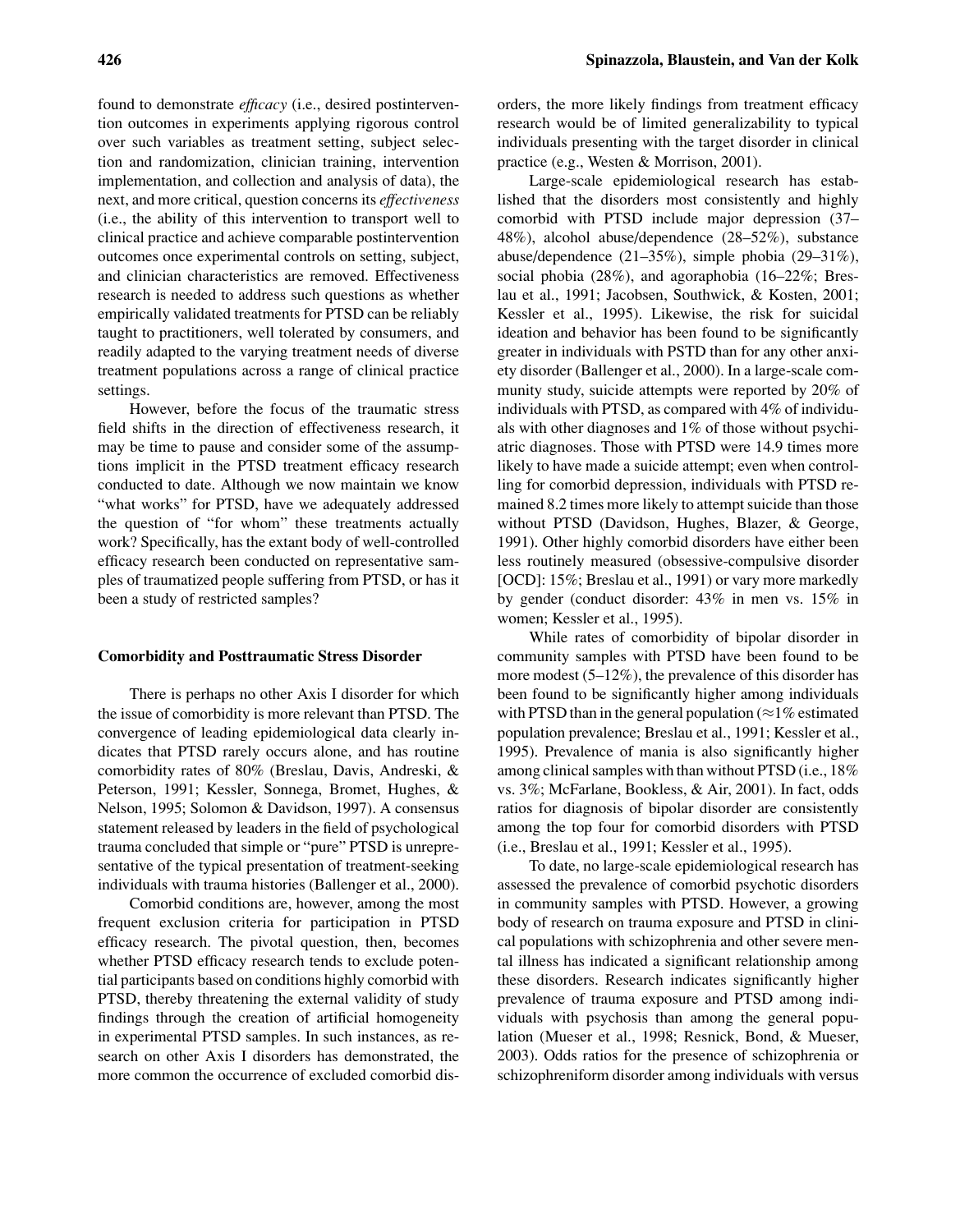without PTSD are marked (ranging from 10.30 to 37.07), and psychosis is consistently one of the top two comorbid disorders when included in analyses (Davidson et al., 1991; McFarlane et al., 2001).

These comorbidity figures place two opposing realities in stark contrast: (a) PTSD shows rapid response to brief, manual-driven and symptom-based protocols; and (b) many trauma victims who develop PTSD also exhibit comorbid disorders, many of which are highly treatment resistant. Accordingly, true advancement of the field will require a deliberate process of evaluation and adaptation of efficacious treatments with less restricted, more clinically representative PTSD samples.

# **Impact of Exclusion and Attrition on Conclusions of Treatment Efficacy Research**

# *Exclusion*

A prominent feature of efficacy research is stringent control of variables. Among the more commonly employed methods of control is the use of carefully defined inclusion and exclusion criteria to maximize internal validity. However, this increase in internal validity may occur at the cost of a loss in external validity, as study findings may not be applicable to clinical practice samples that are more broadly defined (Sullivan & Joyce, 1994). While stringent inclusion and exclusion criteria are hallmark features of most efficacy research, investigators of various Axis I disorders have noted that participants screened out of efficacy studies may in fact be distinguished by symptom severity, comorbid conditions, and demographic characteristics representative of typical treatment-seeking individuals with these disorders (Humphreys & Weisner, 2000; Persons & Silberschatz, 1998; Sullivan & Joyce, 1994). Similarly, in applying exclusionary criteria recommended by Litz, Blake, Gerardi, and Keane (1990) to a Veterans Administration Medical Center (VAMC) outpatient sample, Frueh, Mirabella, and Turner (1995) found that 73% of patients with PTSD would have met criteria that deemed them "unsuitable" for the use of exposure therapy, a modality identified as highly efficacious in treatment of combat-related PTSD.

## *Attrition*

The external validity of treatment efficacy research can also be affected by attrition of research participants. Subject attrition can occur during study enrollment and pretreatment evaluation, following treatment randomization, or during treatment. The impact on study validity of *pretreatment attrition,* or the refusal to participate by potentially eligible participants, has yet to be studied in PTSD outcome research. Efficacy research on other Axis I disorders has revealed self-selection patterns in study enrollment (e.g., differential refusal of medication vs. psychotherapy treatment conditions) that may limit generalization of study findings (Hofmann et al., 1998). Implications for the external validity of PTSD outcome research comparing pharmacotherapy to psychotherapy are addressed below in examination of pretreatment attrition data from the first randomized clinical trial (RCT) of this

kind.

More is known about attrition following treatment randomization in PTSD efficacy research. Rates of treatment attrition, or dropout, in these studies range from 14% (psychological therapies) to 32% (drug therapies; Van Etten & Taylor, 1998) and are consistent with reported rates for other clinical populations (Wierzbicki & Pekarik, 1993). However, in the few studies attempting to treat PTSD in conjunction with comorbid disorders, the dropout rate rises considerably. For instance, in their intervention for PTSD plus substance dependence, Najavits, Weiss, Shaw, and Muenz (1998) reported dropout rates of 37% based on a definition of treatment *completers* as those completing at least 25% of sessions. However, less than half of the participants completed all sessions. Brady, Dansky, Back, Foa, and Carroll (2001) reported an even higher noncompleter rate (62%) in their dual-diagnosis PTSD treatment study, even though their study also employed a liberal definition of completion (i.e., 10 of 16 sessions).

Demographic and baseline severity characteristics of dropouts are not consistently included in the results of treatment outcome studies. When such data are provided, they often reveal significant differences between treatment completers and dropouts, adding to concerns about the generalizability of study findings to those populations less able to maintain treatment enrollment (Wierzbicki & Pekarik, 1993). In studies specifically examining retention in PTSD efficacy research, factors found to discriminate dropouts versus completers have included higher post-rape symptomatology, unemployment, lower socioeconomic status (SES; Foa et al., 1991), or more severe baseline personality pathology (Fisher, Winne, & Ley, 1993; Munley, Bains, Frazee, & Schwartz, 1994).

# **A Review of Gold Standard Posttraumatic Stress Disorder Treatment Outcome Research**

To assess these concerns about the generalizability of PTSD treatment efficacy research in a comprehensive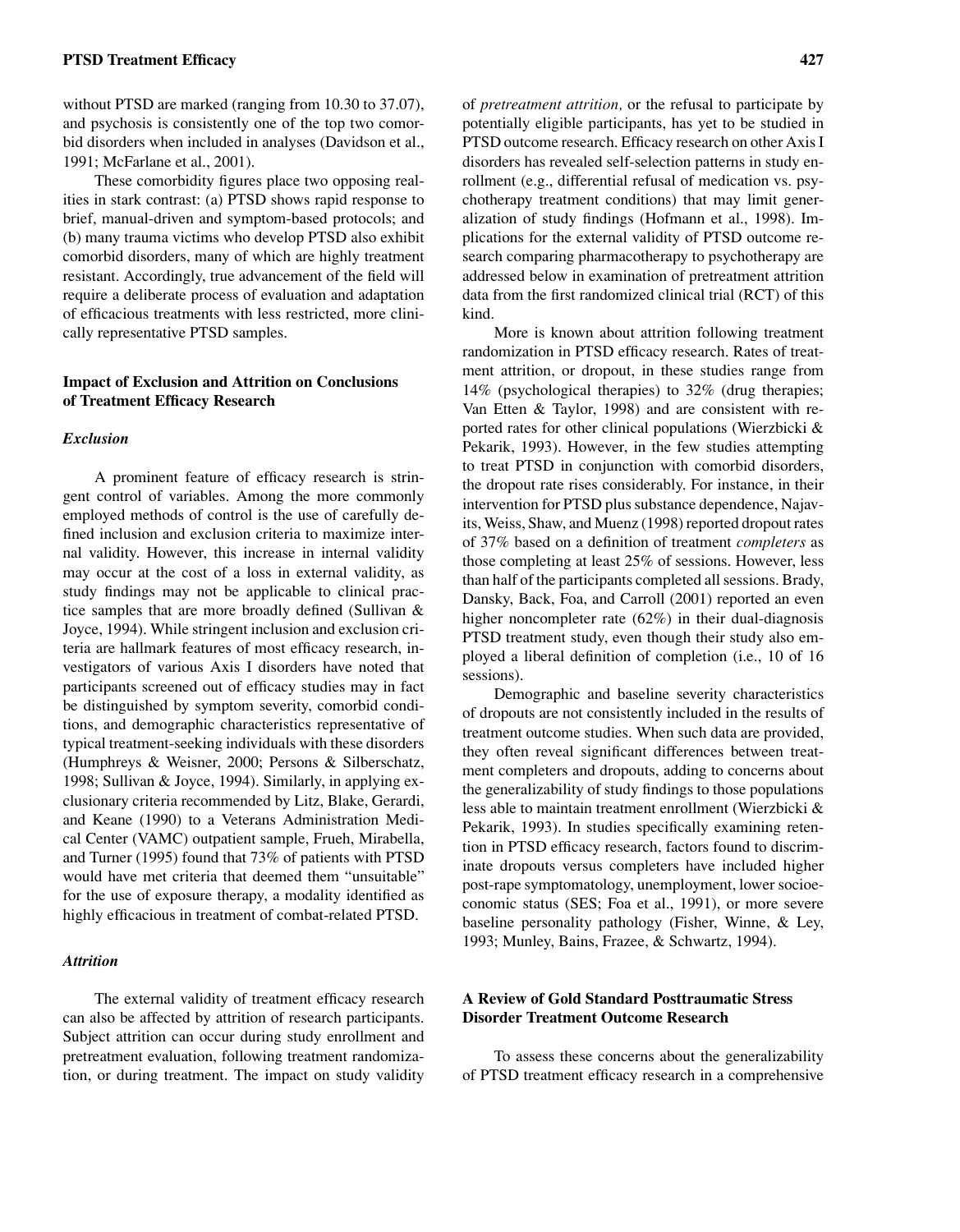and empirical manner, we examined study enrollment and sample characteristics for the set of gold standard adult treatment outcome trials that form the basis of the 2000 ISTSS (International Society for Traumatic Stress Studies) Practice Guidelines for the Effective Treatment of PTSD (Foa et al., 2000). We then compared findings of our review to data from more recently published PTSD efficacy trials, as well as from our own research, in an effort to address questions left unanswered in the ISTSS Practice Guideline studies' reporting of this information and to identify continued advances in this field of research.

This review included all treatment outcome studies cited in these guidelines as having met the U.S. Agency for Health Care Policy and Research (AHCPR) Level A rating, along with all pharmacotherapy studies included in the guidelines that employed a randomized clinical trial design (Foa et al., 2000). Studies delineated as Level A were judged to be "very well-controlled," "methodologically rigorous," and to meet all or most of the gold standards delineated by the AHCPR: clearly defined target symptoms; reliable and valid measures; blind evaluators; assessor training; manualized, replicable, specific treatment programs; unbiased/random assignment to treatment; and treatment adherence.

Based on these criteria, 34 studies were identified for review. Of these, 14 studies were classified as cognitive– behavioral, 7 as EMDR, 11 as pharmacotherapy, and 2 as group therapy. One study (Brom, Kleber, & Defares, 1989) compared cognitive–behavioral, hypnotic, and psychodynamic therapies, and was subsumed within the cognitive– behavioral category in this review. Our review examined four specific features of these studies: (a) the extent to which studies reported attrition, exclusion, and sample composition data; (b) rates of attrition and exclusion in studies reporting this information; (c) reasons for exclusion; and (d) breadth of sample composition.

#### *Reporting of Study Enrollment Data*

Reporting of exclusion and attrition data was examined at three phases of efficacy trials: initial screening, pretreatment assessment, and treatment (see Table 1). Findings revealed that the majority of studies reported only partial information; of 34 studies reviewed, less than half  $(n = 11)$  reported pretreatment exclusion and attrition data, and only two studies (Tarrier et al., 1999; Wilson, Becker, & Tinker, 1995) provided initial screening data. Surprisingly, three studies neglected to report the number of participants randomized into treatment, citing only the final number of study completers and preventing complete estimation of treatment dropout rates.

#### *Rates of Reported Exclusion and Attrition*

Combined information from 31 studies reporting this information revealed that 80% of randomized participants completed the full protocol. Comparable rates of completion were observed across psychotherapy studies (81–92%), with lower rates of completion reported in medication trials (69%). While an 80% completion rate is substantial, this figure does not account for loss of enrolled study participants due to either *pretreatment*

**Table 1.** Enrollment Data Reported in ISTSS Practice Guidelines (2000) Gold Standard PTSD Efficacy Trials (*N* = 34)

|                                                                                    | Data from<br>$2$ studies <sup>a</sup> | Data from<br>$11$ studies <sup>a</sup> | Data from<br>$31$ studies <sup>a</sup> |
|------------------------------------------------------------------------------------|---------------------------------------|----------------------------------------|----------------------------------------|
| Phase One: Screening                                                               |                                       |                                        |                                        |
| Total participants screened $(N)$                                                  | 368                                   |                                        |                                        |
| Excluded $(n)$                                                                     | Incomplete data                       |                                        |                                        |
| Study refusal $(n)$                                                                | Incomplete data                       |                                        |                                        |
| Phase Two: Pretreatment Assessment                                                 |                                       |                                        |                                        |
| Total participants assessed $(N)$                                                  | 241                                   | 1,101                                  |                                        |
| Excluded $(n)$                                                                     | Incomplete data                       | 175                                    |                                        |
| Dropouts $(n)$                                                                     | Incomplete data                       | 232                                    |                                        |
| <b>Phase Three: Treatment</b>                                                      |                                       |                                        |                                        |
| Total participants randomized $(N)$                                                | 152                                   | 694                                    | 1,808                                  |
| Treatment dropouts $(n)$                                                           | 10                                    | 107                                    | 359                                    |
| Treatment completers $(n)$                                                         | 142                                   | 587                                    | 1,449                                  |
| % Total potential study participant pool<br>represented among treatment completers | 39%                                   | 53%                                    | 80%                                    |

aData included from studies reporting complete enrollment information for a given phase of treatment outcome research.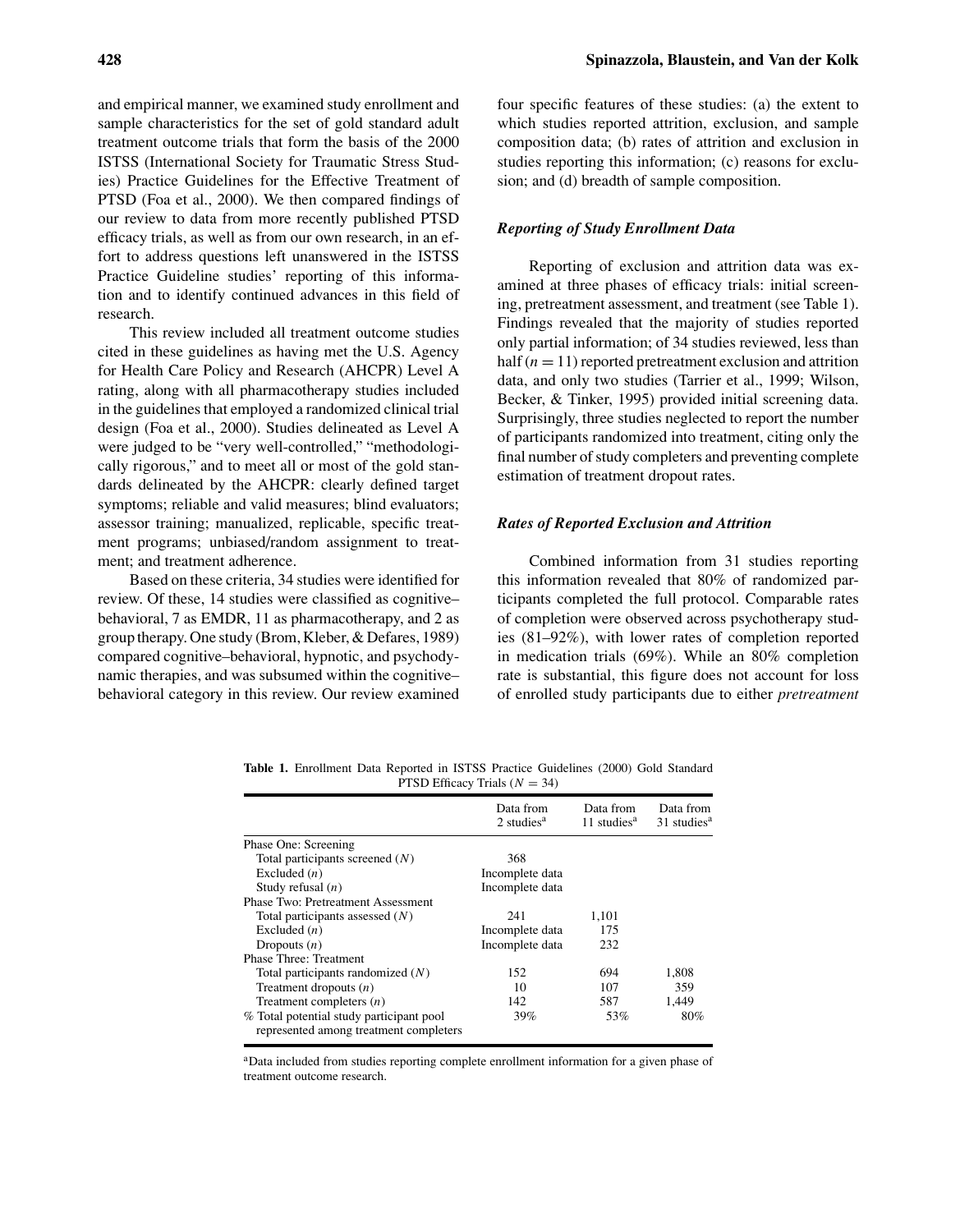attrition or exclusion. As such, consideration of completion rates alone affords an incomplete appraisal of subject flow in that it does not account for the enrollment outcomes of all individuals meeting initial study inclusion criteria for PTSD. When these outcomes were assessed for the 11 studies reporting pretreatment enrollment data, it was found that 21% of participants dropped out prior to starting treatment, and an additional 16% were eliminated at baseline due to the presence of exclusionary criteria. Thus, only 63% of enrolled study participants were randomized into treatment across these studies, with approximately half (53%) of the full set of enrolled study participants completing treatment.

Data from the two studies reporting information for all three phases (screening, assessment, and treatment) yielded a combined total of 35% of potential participants who were screened out prior to pretreatment assessment. This percentage represents individuals who were screened out due to not meeting inclusion criteria or meeting exclusion criteria, as well as individuals who self-selected out of the study. In these two studies, less than half (41%) of all potential participants screened were ultimately randomized into treatment, with a similar proportion (39%) of the full set of screened individuals completing treatment.

#### *Criteria for Study Exclusion*

Of 34 studies reviewed, 30 provided specific information about exclusion criteria; four studies did not delineate which, if any, exclusion criteria were utilized. Twenty exclusion criteria were employed across these studies, with seven used by at least 25% of studies (see Table 2). Five of the most common criteria excluding potential participants related to the presence of comorbid or severe pathology, with the remaining two concerned with medical problems or past or concurrent use of psychotropic medication. It is noteworthy that the latter two criteria are often a proxy for more complex adaptation to chronic trauma exposure (e.g., Andreski, Chilcoat, & Breslau, 1998). Notably, several of these reasons for exclusion involve the presence of disorders (alcohol or substance abuse/dependence) or manifestations of behavioral disturbance (suicidal ideation) that as described above have been identified to co-occur with high regularity in typical individuals with PTSD. Other top reasons for exclusion (psychosis, severe psychopathology including bipolar disorder) represent disorders that occur less frequently across clinical and community samples, but for which individuals with PTSD have been demonstrated to be at elevated risk.

|  |  |            |  | <b>Table 2.</b> Exclusion Criteria Across ISTSS Practice Guidelines (2000) |
|--|--|------------|--|----------------------------------------------------------------------------|
|  |  |            |  | Gold Standard PTSD Efficacy Trials (Reporting This Information             |
|  |  | $(n = 30)$ |  |                                                                            |

| Exclusion criteria                      | Number of studies<br>employing criterion | $\%$ |
|-----------------------------------------|------------------------------------------|------|
| Treatment issues                        |                                          |      |
| Medical problems                        | 11                                       | 36.7 |
| Medication use (past and/or concurrent) | 11                                       | 36.7 |
| Concurrent PTSD treatment               | 5                                        | 16.7 |
| Medication hypersensitivity or          | 3                                        | 10.0 |
| previous lack of response               |                                          |      |
| Head injury                             | 2                                        | 6.7  |
| <b>Insufficient English</b>             | $\overline{c}$                           | 6.7  |
| Past PTSD treatment                     | $\mathbf{1}$                             | 3.3  |
| Study interfering issues                |                                          |      |
| Trauma-related litigation or disability | 3                                        | 10.0 |
| Ongoing abuse                           | $\frac{2}{2}$                            | 6.7  |
| Question about participant motivation   |                                          | 6.7  |
| or reliability of report                |                                          |      |
| Study specific design confounds         |                                          |      |
| Assault by family member                | 2                                        | 6.7  |
| POW experience                          | 1                                        | 3.3  |
| Unclear military background             | 1                                        | 3.3  |
| Psychiatric/comorbidity                 |                                          |      |
| Psychosis                               | 23                                       | 76.7 |
| Alcohol/substance use-related issues    | 20                                       | 66.7 |
| Severe psychopathology (unspecified     | 17                                       | 56.7 |
| or other including bipolar disorder)    |                                          |      |
| Organic mental disorder                 | 14                                       | 46.7 |
| Suicidal ideation                       | 8                                        | 26.7 |
| Dissociative disorder                   | 4                                        | 13.3 |
| Aggression                              | 1                                        | 3.3  |

#### *Sample Characteristics*

Key demographic information was examined across studies (see Table 3). Two main points emerged from this examination: (a) reporting of demographic information is insufficient in many areas; and (b) some trauma populations appear to be underrepresented within the PTSD efficacy literature. About the reporting of demographic information, the extent of reporting varied by type of information and type of study. Across studies, reporting was best for age (97% of studies reporting) and gender (91%), and worst for socioeconomic status (35%), and education level (44%). Reporting of demographic information within pharmacotherapy studies was of particular concern: Of 11 studies reviewed, only 2 described their sample in terms of racial or ethnic background, and only 1 included information regarding socioeconomic status or education level. Inclusion of comprehensive sample demographics in published reports is critical to interpretation of PTSD outcome research, as these variables have been linked not only to treatment dropout but also to treatmentseeking behaviors and use of mental health services (Koenen, Goodwin, Struening, Hellman, & Guardino, 2003).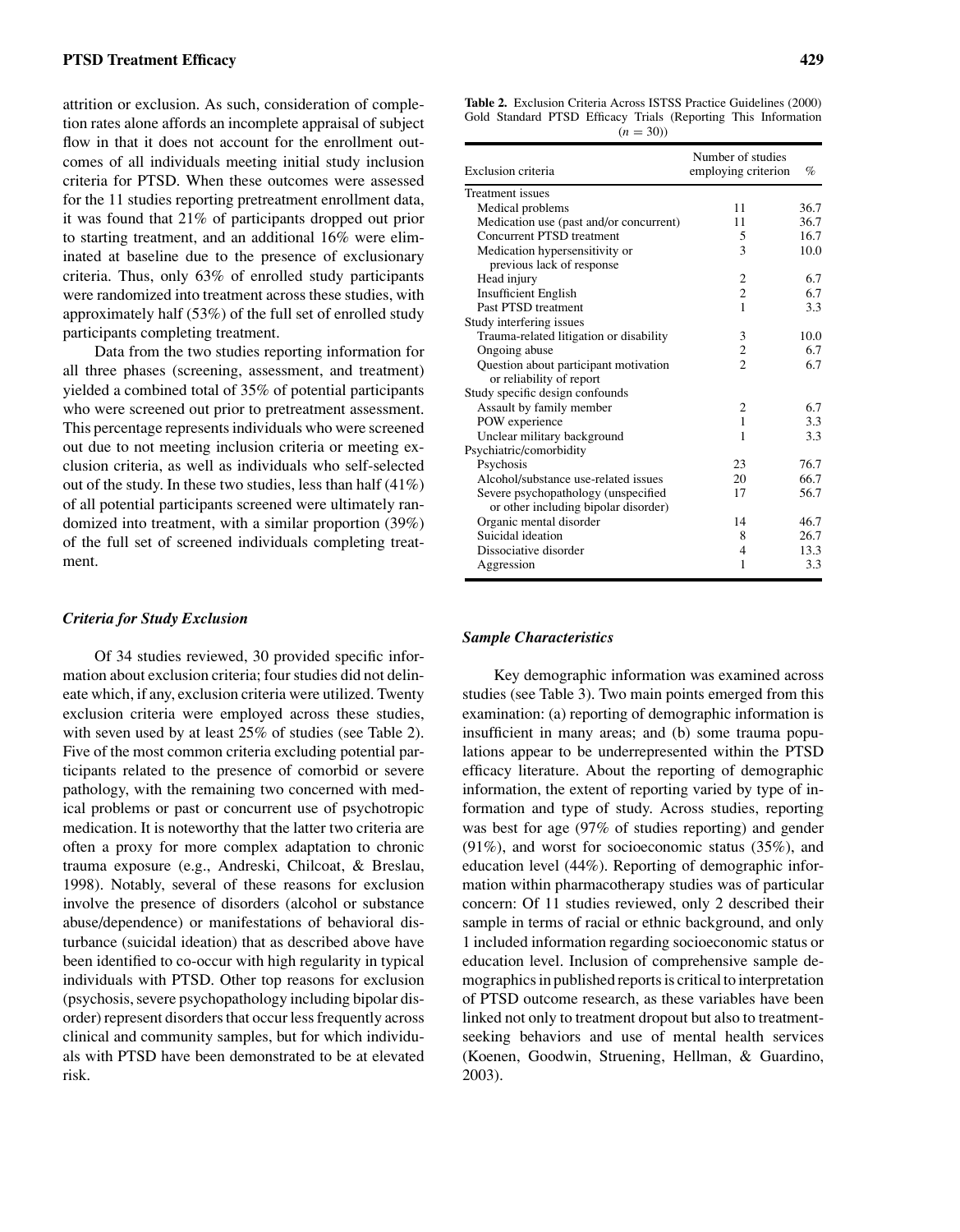| Study authors and year                                                   | Sample <sup>a</sup> | Ageb                  | % Female         | % Minority      | Includes<br>SES <sup>d</sup> | Includes<br>education |
|--------------------------------------------------------------------------|---------------------|-----------------------|------------------|-----------------|------------------------------|-----------------------|
| Cognitive-behavioral therapy studies                                     |                     |                       |                  |                 |                              |                       |
| Boudewyns & Hyer (1990)                                                  | $\mathbf{1}$        | 39:NR <sup>c</sup>    | $\mathbf{0}$     | 21              | Y                            | Y                     |
| Brom, Kleber, & Defares (1989)                                           | $\overline{4}$      | $42:18 - 73$          | 79               | NR.             | Y                            | Y                     |
| Cooper & Clum (1989)                                                     | $\mathbf{1}$        | 37: NR                | $\mathbf{0}$     | 14 <sup>c</sup> | N                            | ${\bf N}$             |
| Echeburua et al. (1996)                                                  | $\overline{c}$      | $22:15-45$            | 100              | NR.             | $\mathbf N$                  | Y                     |
| Echeburua et al. (1997)                                                  | $\mathfrak{2}$      | $20:15-41$            | 100              | NR.             | N                            | Y                     |
| Foa et al. (1999)                                                        | $\overline{c}$      | 35: NR                | 100              | 36              | Y                            | Y                     |
| Foa, Hearst-Ikeda, & Perry (1995)                                        | $\overline{c}$      | 33: NR                | 100              | 40              | ${\bf N}$                    | ${\bf N}$             |
| Foa et al. (1991)                                                        | $\overline{c}$      | 32; NR                | 100              | 27              | Y                            | ${\bf N}$             |
| Keane et al. (1989)                                                      | $\mathbf{1}$        | 35: NR                | $\boldsymbol{0}$ | 19              | ${\bf N}$                    | Y                     |
| Marks et al. (1998)                                                      | $\overline{4}$      | 38: NR                | 36               | NR              | Y                            | ${\bf N}$             |
| Peniston & Kulkosky (1991)                                               | $\mathbf{1}$        | 37; NR                | $\mathbf{0}$     | NR.             | $\mathbf N$                  | ${\bf N}$             |
| Silver, Brooks, & Obenchain (1995)                                       | 5                   | 46: NR                | $\mathbf{0}$     | NR              | ${\bf N}$                    | ${\bf N}$             |
| Tarrier et al. (1999)                                                    | $\overline{4}$      | 39: NR                | 42               | NR.             | Y                            | Y                     |
| Watson et al. (1997)                                                     | $\mathbf{1}$        | 46; NR                | $\Omega$         | 14              | $\mathbf N$                  | Y                     |
| <b>EMDR</b> studies                                                      |                     |                       |                  |                 |                              |                       |
| Carlson et al. (1998)                                                    | 5                   | $48:41 - 70$          | $\mathbf{0}$     | 46              | Y                            | ${\bf N}$             |
| Jensen (1994)                                                            | $\mathbf{1}$        | $43; 40 - 55$         | $\mathbf{0}$     | NR.             | Y                            | Y                     |
| Marcus, Marquis, & Sakai (1997)                                          | $\overline{4}$      | $41:18-73$            | 79               | 34              | $\mathbf N$                  | $\mathbf N$           |
| Rothbaum (1997)                                                          | $\overline{c}$      | 34:NR <sup>c</sup>    | 100              | NR              | Y                            | Y                     |
| Scheck, Schaeffer, & Gillette (1998)                                     | 4                   | $21; 16 - 25$         | 100              | 38              | N                            | Y                     |
| Vaughan et al. (1994)                                                    | 4                   | $32; 20 - 78$         | 64               | NR              | ${\bf N}$                    | ${\bf N}$             |
| Wilson et al. (1995)                                                     | $\overline{4}$      | $39; 21-63$           | 50               | $\overline{4}$  | Y                            | Y                     |
| Pharmacotherapy studies                                                  |                     |                       |                  |                 |                              |                       |
| Baker et al. (1995)                                                      | 4                   | $44:23 - 73$          | <b>NR</b>        | NR.             | $\mathbf N$                  | ${\bf N}$             |
| Brady et al. (2000)                                                      | $\overline{4}$      | $40:18-69$            | 73               | 16              | ${\bf N}$                    | ${\bf N}$             |
| Braun et al. (1990)                                                      | $\overline{4}$      | 38; $19 - 56^c$       | <b>NR</b>        | NR.             | N                            | ${\bf N}$             |
| Davidson et al. (1990)                                                   | 5                   | <b>NR</b>             | $\mathbf{0}$     | NR.             | $\mathbf N$                  | ${\bf N}$             |
| Davidson et al. $(1997/2001)^e$                                          | $\overline{4}$      | $37:18 - 69$          | 78               | 16              | N                            | ${\bf N}$             |
| Kaplan et al. (1996)                                                     | $\overline{4}$      | $40:25 - 56$          | 38               | NR.             | Y                            | Y                     |
| Katz et al. (1995)                                                       | $\overline{4}$      | NR; 22-62             | 24               | NR.             | $\mathbf N$                  | $\mathbf N$           |
| Kosten et al. (1991)                                                     | $\mathbf{1}$        | 39; NR                | $\mathbf{0}$     | 13              | ${\bf N}$                    | ${\bf N}$             |
| Reist et al. (1989)                                                      | 5                   | $38; 28 - 64$         | $\mathbf{0}$     | NR              | $\mathbf N$                  | ${\bf N}$             |
| Shestatzky et al. (1988)                                                 | $\overline{4}$      | $39; 26 - 50^{\circ}$ | NR               | NR.             | $\mathbf N$                  | ${\bf N}$             |
| van der Kolk et al. (1994)                                               | $\overline{4}$      | 40; NR                | 34               | NR              | N                            | ${\bf N}$             |
| Group therapy studies                                                    |                     |                       |                  |                 |                              |                       |
| Alexander et al. (1989)                                                  | 6                   | $36; 23 - 55$         | 100              | 24              | N                            | Y                     |
| Zlotnick et al. (1997)                                                   | 6                   | 39: NR                | 100              | $\overline{2}$  | Y                            | Y                     |
| Selected PTSD efficacy studies completed since publication of ISTSS 2000 |                     |                       |                  |                 |                              |                       |
| Cloitre et al. $(2002)$                                                  | 6                   | 34: NR                | 100              | 54              | Y                            | Y                     |
| Kubany et al. (2004)                                                     | 2                   | $42:18 - 70$          | 100              | 47              | $\mathbf N$                  | Y                     |
| Resick et al. (2002)                                                     | $\mathfrak{2}$      | 32: NR                | 100              | 29              | ${\bf N}$                    | ${\bf N}$             |
| Taylor et al. (2003)                                                     | 4                   | 37; NR                | 75               | 23              | Y                            | Y                     |

**Table 3.** Demographic Information Reported for ISTSS Practice Guidelines (2000) Gold Standard PTSD Efficacy Studies

*Note.* Full citations available in reference section of this paper when cited in text, all others as cited in Foa, Keane, Friedman, 2000. For all columns, Y = Yes, N = No, NR = Not reported.<br><sup>a</sup>Sample: 1 = Vietnam veterans; 2 = Female assault/domestic violence; 3 = Motor vehicle accident; 4 = Unspecified or mixed

PTSD;  $5 =$  Veterans, unspecified or mixed;  $6 =$  Child onset trauma. <sup>b</sup>Participant mean age and sample age range. <sup>c</sup>Numbers provided for completers only. <sup>d</sup>Socioeconomic status (SES) information considered included if study provided any of the following: income, current employment status, or occupation.  $^{\circ}$ Davidson et al. (1997) included in treatment guidelines based on abstract of the American College of Neuropsychopharmacology 6th Annual Meeting, San Juan, Puerto Rico; full report published in Davidson, Rothbaum, Van der Kolk, Sikes, and Farfel (2001).

Notably, less than half (47%) of all studies specifically reported racial or ethnic background of participants, preventing definitive calculation of minority representation in this research. Nevertheless, in the 16 studies that did report this information, minority representation appeared low when compared against U.S. Census Bureau national estimates (U.S. Census Bureau, 2001): Specifically, only 6 studies (18% of all studies reviewed) included at least 25% minority participants. Inclusion of minority participants was particularly limited in pharmacotherapy trials of PTSD, in which not one study reported representative proportions of minorities. Moreover, even in the subset of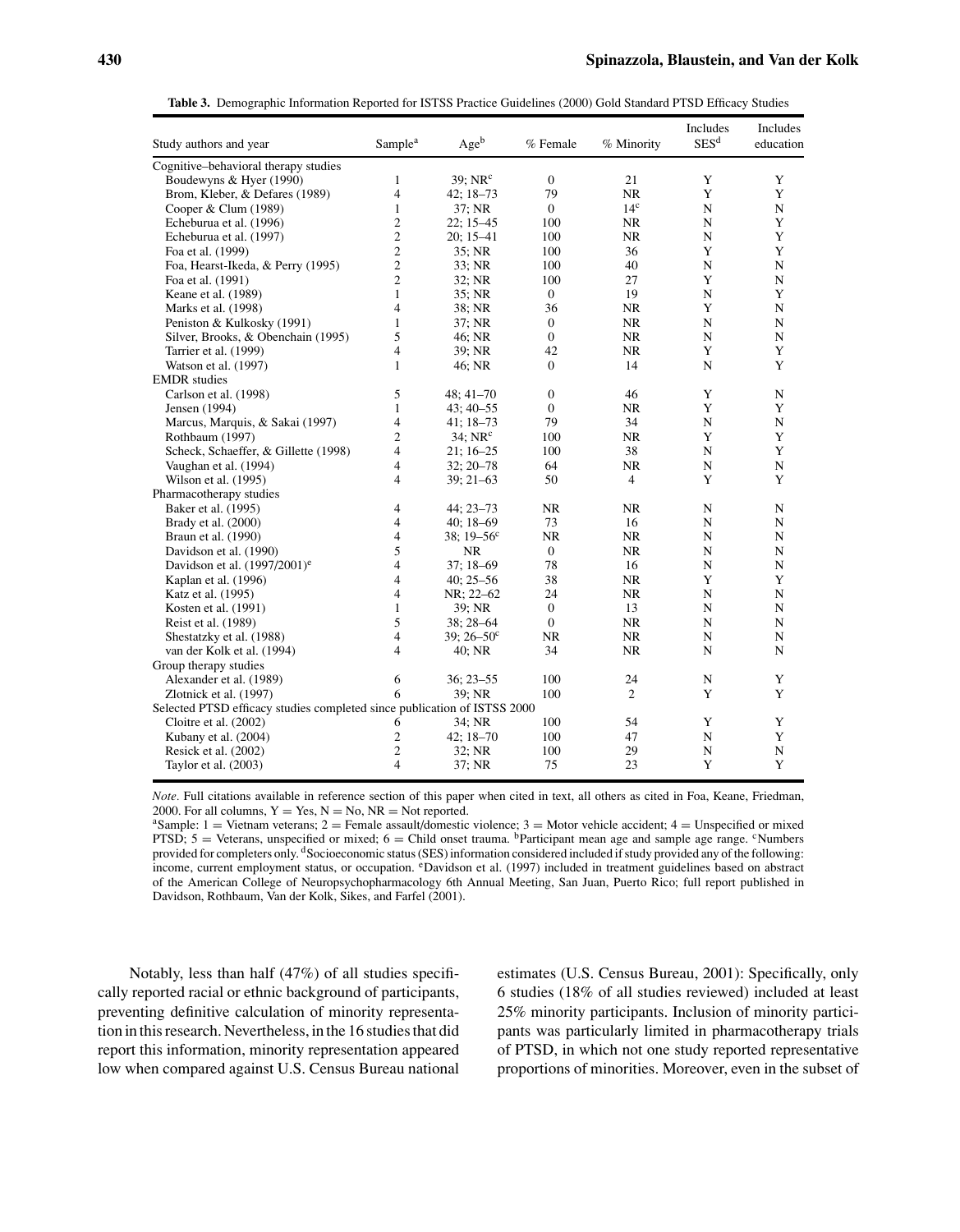psychotherapy studies containing representative numbers of minority participants, the small sample sizes characteristic of this research limit thorough examination of group differences in responsivity to the various empirically supported treatments for PTSD. Clearly, more work needs to be done in this area.

Type of trauma exposure across samples was also found to be limited, with 27 (79%) studies targeting PTSD associated with adult-onset trauma exposure (e.g., sexual assault, combat experience, vehicular accident). While no studies in the ISTSS Practice Guidelines specifically excluded participants based on childhood-onset trauma history, the majority of studies targeting PTSD associated with adult onset trauma exposure either neglected to assess or report the presence of childhood onset trauma. Eight studies (24%) targeted PTSD samples with mixed or unspecified trauma history, including childhood maltreatment. Only two studies specifically targeted PTSD in adult survivors of childhood onset trauma. Both involved group treatment for adult survivors of childhood sexual abuse. No studies in the ISTSS Practice Guidelines focused on treatment of adult PTSD associated with other childhood-onset trauma exposures such as physical abuse, life-threatening medical illness, or witnessing domestic violence.

# *PTSD Efficacy Research Published Since the ISTSS Practice Guidelines*

Since release of the ISTSS Practice Guidelines, several additional PTSD efficacy trials meeting gold standard criteria have been published. Some of these studies have demonstrated the applicability of several treatments identified in the ISTSS guidelines to a broader spectrum of trauma exposure populations (e.g., Kubany et al., 2004; Resick, Nishith, Weaver, Astin, & Feuer, 2002; Taylor, Thordarson, Maxfield, Fedoroff, & Ogrodniczuk, 2003), or else have developed novel treatment combinations for more complex symptom presentations (e.g., Cloitre, Koenen, Cohen, & Han, 2002). As a group, these studies have provided more comprehensive reporting of sample enrollment, demographic, and exposure characteristics, enabling greater confidence in the interpretation and generalizability of findings (see Table 3).

Several of these studies tested interventions on mixed trauma samples, including samples with high prevalence of childhood exposure (Kubany et al., 2004; Resick et al., 2002; Taylor et al., 2003). For instance, Resick et al. (2002) examined treatment efficacy with rape index PTSD in which the vast majority of the study sample (85.8%) had experienced at least one additional major crime victimization, and nearly half (41%) had experienced child sexual abuse. Cloitre and colleagues (2002) developed and evaluated the first manualized individual treatment protocol specifically designed to treat adults with child-onset index trauma. The latter study is particularly notable because it evaluated the efficacy of a treatment designed to address PTSD plus affect regulation problems and interpersonal skills deficits, two common "associated features" of PTSD as delineated in the *DSM-IV* (APA, 1994).

Although less restrictive in terms of trauma exposure, these studies were found to utilize exclusionary criteria that were largely identical to those employed in the ISTSS Practice Guidelines studies, and thus provide little additional opportunity to assess the applicability of efficacy findings to individuals suffering from various severe but common comorbid disorders in addition to PTSD. Of 20 exclusions specified across these studies, 16 related to concurrent psychiatric issues. Exclusion criteria utilized included psychosis (4/4 studies), alcohol/substance problems (3/4), acute suicidality and/or parasuicidal behaviors (2/4), dissociative disorders (1/4), eating disorders (1/4), borderline personality disorder (1/4), and bipolar disorder  $(2/4)$ .

In contrast, review of newer studies suggests a clear tend toward improved reporting of relevant sample demographic, trauma history, and enrollment data. For instance, all four studies provided detailed information about nonindex trauma exposure, and three provided information about comorbid disorders. At least partial information regarding participant exclusion and attrition was provided by all four studies. All four reported numbers of participants assessed, randomized into treatment, and completing treatment. Two of the four (Resick et al., 2002; Cloitre et al., 2002) provided detailed information about attrition and exclusion during the pretreatment phase. In both of these studies, comorbid psychiatric issues contributed significantly to participant exclusion, and in one study (Cloitre et al., 2002) eliminated over one third (37%) of assessed participants. Across these studies, of 659 participants receiving initial assessments,  $62\%$  ( $n = 406$ ) were ultimately randomized to treatment, and less than half (45%;  $n = 295$ ) completed treatment.

Overall, these newer studies exemplify the incremental nature of advances in PTSD treatment efficacy research. These studies build upon the accomplishments of the gold standard studies represented in the ISTSS Practice Guidelines while simultaneously addressing many of the omissions and limitations of this earlier research. Nevertheless, questions remain about the applicability of these treatments to individuals presenting in clinical practice with PTSD in addition to severe comorbid disorders or manifestations of acute behavioral disturbance.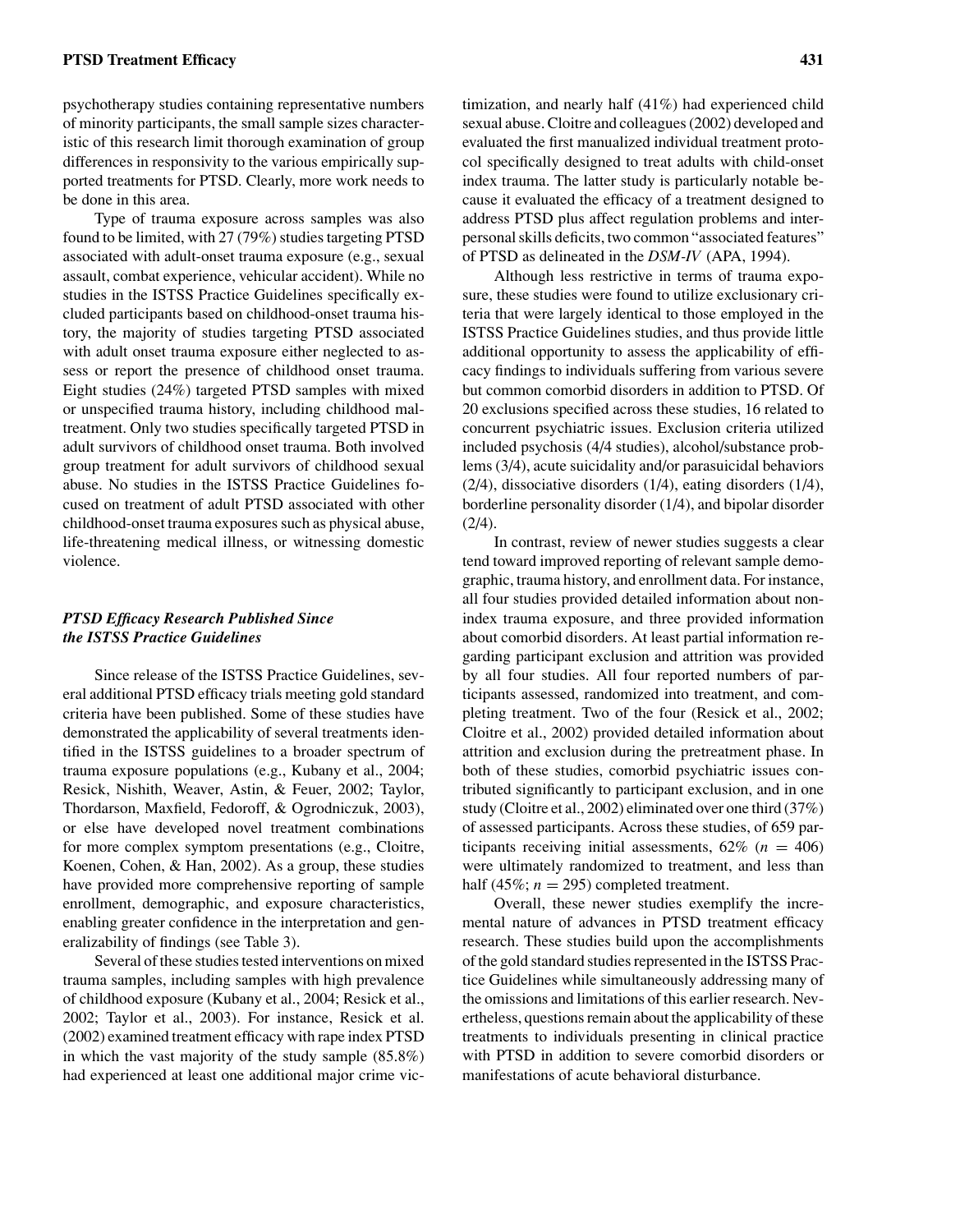| <b>Table 4.</b> Pretreatment Exclusion in an NIMH-Funded PTSD Treatment Outcome Study (MH5836) |  |
|------------------------------------------------------------------------------------------------|--|
| "Treatment Outcome of Fluoxetine vs. EMDR in PTSD"                                             |  |

|                                                                                                     | Study phase    |                     |                               |      |  |  |
|-----------------------------------------------------------------------------------------------------|----------------|---------------------|-------------------------------|------|--|--|
|                                                                                                     |                | Telephone<br>screen | <b>Baseline</b><br>assessment |      |  |  |
| Reasons for exclusion                                                                               | n              | $\%$                | $\boldsymbol{n}$              | $\%$ |  |  |
| Psychiatric/comorbidity                                                                             |                |                     |                               |      |  |  |
| Severe comorbid psychopathology/organic mental<br>disorder (e.g., bipolar, psychotic disorder; OCD) | 112            | 20.7                | 11                            | 17.2 |  |  |
| Active alcohol/substance use related problem                                                        | 47             | 8.7                 | 11                            | 17.2 |  |  |
| Current suicidality                                                                                 | 8              | 1.5                 | 1                             | 1.6  |  |  |
| Severe dissociation                                                                                 | $\overline{2}$ | 0.4                 | 16                            | 25.0 |  |  |
| GAF < 40                                                                                            | 6              | 1.1                 | 5                             | 7.8  |  |  |
| Inability to discontinue psychiatric medications                                                    | 85             | 15.7                | $\Omega$                      | 0.0  |  |  |
| Subtotal                                                                                            | 260            | 48.1                | 44                            | 68.8 |  |  |
| Medical                                                                                             |                |                     |                               |      |  |  |
| Medically unstable                                                                                  | 36             | 6.7                 | 5                             | 7.8  |  |  |
| Neurological deficit/traumatic brain injury (TBI)                                                   | 44             | 8.1                 | $\Omega$                      | 0.0  |  |  |
| Nursing/pregnant                                                                                    | 9              | 1.7                 | $\Omega$                      | 0.0  |  |  |
| Subtotal                                                                                            | 89             | 16.5                | 5                             | 7.8  |  |  |
| Treatment outcome confounds                                                                         |                |                     |                               |      |  |  |
| Pending trauma-related litigation                                                                   | 20             | 3.7                 | $\Omega$                      | 0.0  |  |  |
| PTSD disability                                                                                     | 90             | 16.7                | $\Omega$                      | 0.0  |  |  |
| Trauma ongoing                                                                                      | 8              | 1.5                 | $\Omega$                      | 0.0  |  |  |
| Subtotal                                                                                            | 118            | 21.9                | $\Omega$                      | 0.0  |  |  |
| Other (e.g., unstable living situation)                                                             | 73             | 13.5                | 15                            | 23.4 |  |  |
| Total excluded                                                                                      | 540            | 100                 | 64                            | 100  |  |  |

# **Enrollment and Baseline Psychopathology in a Recently Completed PTSD Efficacy Trial**

In an effort to further address some of the questions raised in this article, we collected comprehensive sample enrollment data on all potential participants across three critical stages of enrollment (i.e., screening, pretreatment assessment, treatment randomization) in a recently completed treatment outcome study of adult civilian PTSD (NIMH Grant MH5836 "Treatment Outcome of Fluoxetine vs. EMDR in PTSD"). This study is representative of published AHCPR Level A PTSD treatment research for several reasons: (a) adherence to gold standard guidelines for efficacy trials; (b) inclusion of a large mixed trauma sample, including victims of both child- and adult-onset trauma as well as both interpersonal and noninterpersonal forms of exposure; (c) inclusion of both psychotherapeutic and psychopharmalogical interventions; (d) use of broad, community-based recruitment strategies; and (e) utilization of inclusion and exclusion criteria similar to those employed in published research. Of particular interest were the volume and reasons for exclusion during screening, a phase of study enrollment for which few published trials provide data.

Inclusion criteria in this study were presence of PTSD based on diagnostic interview, exposure to a Criterion A traumatic stressor at least one year previously, age 18–5, and lack of prior exposure to study treatments.<sup>1</sup> Exclusion criteria included presence of psychotic/bipolar I disorder, severe dissociation, acute suicidality, acute substance use/abuse; medical issues; and ongoing trauma or PTSD-related disability/litigation (see Table 4). Potential participants underwent an initial telephone screen and likely candidates were invited to complete more extensive in-person pretreatment assessment. Following this assessment phase, eligible candidates were randomized into treatment.

Review of this study's potential subject pool disposition indicates substantial exclusion and attrition from initial screening to study completion. Of the 1,148 potential participants who met study inclusion criteria based on initial screening, approximately one quarter  $(n = 299)$ were advanced to the pretreatment assessment phase, with the remainder either excluded or self-selecting out prior to enrollment. However, nearly half of all positive telephone screens did not advance to pretreatment assessment

<sup>&</sup>lt;sup>1</sup>In the present study, 237 individuals were ineligible due to prior exposure to study treatments. Of these, the majority (86%) had prior exposure to fluoxetine. This requirement of novel treatment is a common constraint of psychopharmacological efficacy trials that may bear on external validity of study findings.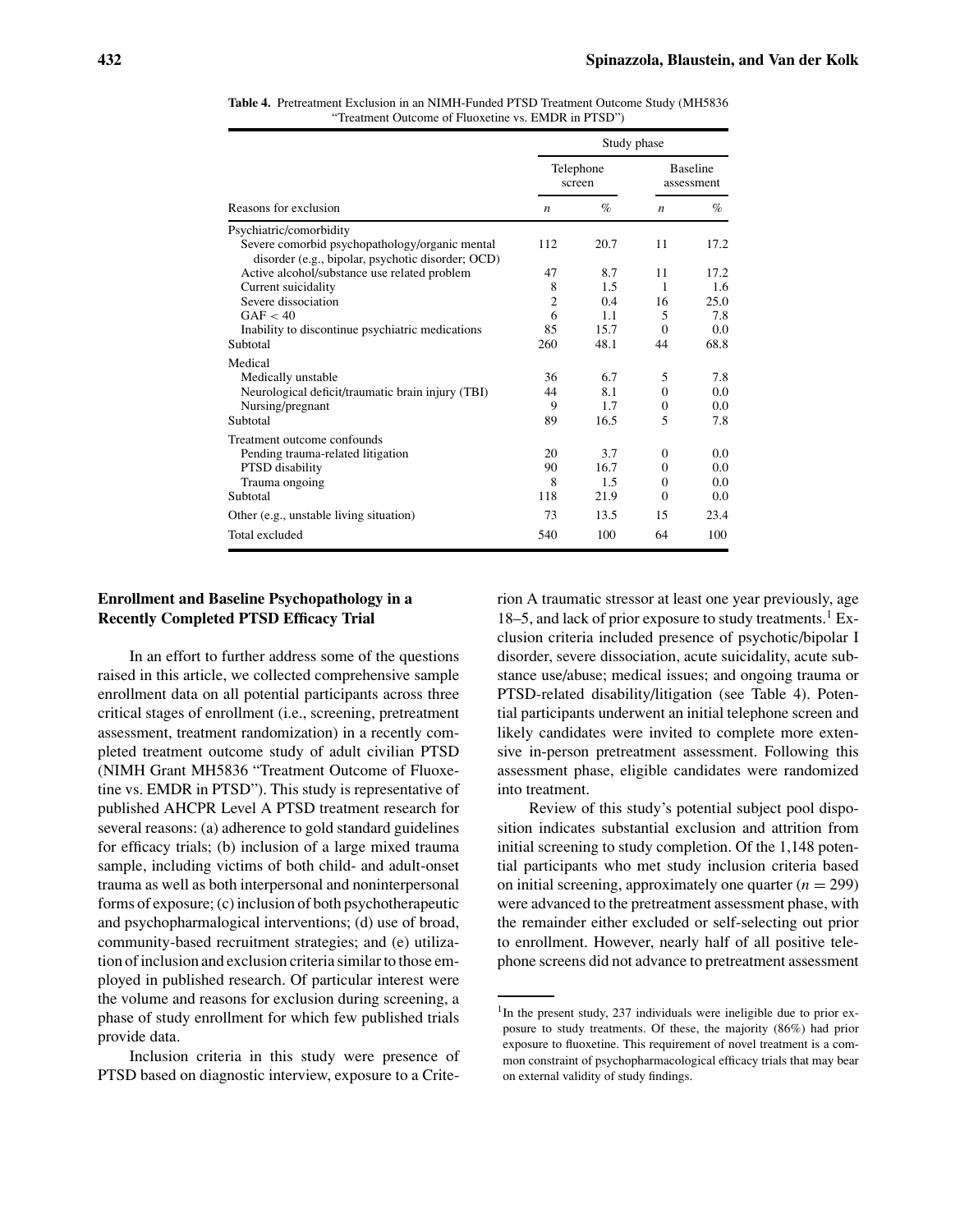due to presence of exclusionary criteria ( $n = 540$ ). The predominant reason for exclusion among this group was the presence of severe comorbid psychopathology (see Table 4).

Finally, approximately one quarter  $(n = 309)$  of positive telephone screens declined study participation. Of these, more than half  $(n = 192)$  refused to accept study medications. In contrast, only 1 of 1,148 potential participants refused study psychotherapy. This pattern is suggestive of a self-selection bias that may limit interpretation of study findings to those individuals in clinical practice willing to accept novel medications, and exemplifies the importance of including such information in PTSD outcome research. This potential constraint on external validity has been similarly noted in research on other Axis I disorders (Hofmann et al., 1998).

A similar pattern was noted for disposition during pretreatment assessment. Of the 299 positive phone screens, approximately one quarter  $(n = 70)$  failed to show for pretreatment evaluation. As a result, 229 individuals signed consent to enroll in the study (representing 20% of the initial potential subject pool). Forty-seven of those enrolled failed to meet full current criteria for PTSD at baseline. Of the remaining 182 study participants, 30 dropped out, and 64 were excluded. Over two thirds of exclusions  $(n = 44)$  were due to presence of severe psychopathology or significant comorbidity (see Table 4). Ultimately,  $48\%$  ( $n = 88$ ) of participants meeting full study inclusion criteria at baseline were randomized to treatment. This percentage falls between those observed for ISTSS Practice Guidelines studies that report versus omit screening data (41% vs. 63%), supporting the contention that published reports on the latter studies may overestimate the percentage of subjects randomized to treatment.

Demographic data on study participants randomized to treatment were as follows. Mean age was  $36.1$  ( $SD =$ 13.4). Gender was 83% female. Minority race–ethnicity was 33%. Most participants were currently employed (total 78%: 35% fulltime; 28% part-time). All had at least high school education and 51% graduated college. Household income was \$11,000 or below for 30% of participants and \$31,000 or above for 31%. Regarding trauma history, 75% had an index trauma involving interpersonal victimization; with trauma onset occurring in childhood (prior to age 18) in 50% of participants. Mean years since occurrence of index trauma was  $12.9$  (*SD* = 11.9). In terms of baseline psychopathology, mean number of current comorbid Axis I/II diagnoses was  $3.2$  (*SD* = 2.7).

To better understand baseline differences in traumatized individuals excluded from treatment randomization, measures of psychopathology were assessed for the following four groups of study participants: (a) participants who failed to meet treatment *inclusion* criteria, (b) participants meeting pretreatment *exclusion* criteria, (c) pretreatment dropouts, and (d) treatment randomized participants. Group differences were examined on the Clinician Administered PTSD Scale (CAPS; Blake et al., 1995) the Structured Interview for Disorders of Extreme Stress (SIDES; Pelcovitz, et al., 1997), and a clinician-rated Global Assessment of Functioning (GAF; American Psychiatric Association, 1994).

Analysis of variance indicated significant group differences on GAF,  $F(3, 204) = 20.65$ ,  $p < .001$ ,  $\eta_p^2 =$ .23; SIDES total score  $F(3, 169) = 5.33; p < .005, \eta_p^2 =$ .09; and CAPS total score  $F(3, 215) = 38.73$ ;  $p < .001$ ,  $\eta_p^2 = 0.35$  (see Table 5). Not surprisingly, planned contrasts confirmed that individuals excluded from the study because they failed to meet full criteria for PTSD had lower overall levels of other assessed symptoms. In addition, these analyses supported the hypothesis that individuals excluded from treatment for other reasons were just as symptomatic as randomized participants on overall severity of PTSD,  $t(215) = 1.74$ , *ns*. As the exclusion criteria employed in this study were consistent with those used in the majority of efficacy trials included in the ISTSS treatment guidelines cohort, this finding highlights the importance for future research to adopt broader inclusion criteria to determine the extent to which identified interventions work for previously excluded subgroups of individuals with PTSD.

**Table 5.** Mean Differences in Baseline Symptom and Functioning Indices by Pretreatment Disposition in an NIMH-Funded PTSD Treatment Outcome Study (MH5836 "Treatment Outcome of Fluoxetine vs. EMDR in PTSD")

|                        |     | <b>CAPS</b>        |       |     | <b>GAF</b>           |      |     | <b>SIDES</b>       |       |  |
|------------------------|-----|--------------------|-------|-----|----------------------|------|-----|--------------------|-------|--|
| Group                  | n   | M                  | SD.   | n   | M                    | SD   | n   | M                  | S D   |  |
| PTSD criteria not met  | 44  | 46.00 <sup>1</sup> | 20.45 | 34  | 58.74 <sup>1</sup>   | 9.22 | 19  | 28.68 <sup>1</sup> | 15.42 |  |
| Pretreatment attrition | 30  | $68.20^{2}$        | 15.16 | 30  | 55.20 <sup>1</sup>   | 6.16 | 26  | 30.88 <sup>1</sup> | 14.75 |  |
| Randomized             | 88  | $74.07^{2,3}$      | 13.42 | 88  | $56.61$ <sup>1</sup> | 6.25 | 88  | $34.30^{1,2}$      | 15.33 |  |
| Pretreatment exclusion | 57  | 78.91 <sup>3</sup> | 17.59 | 56  | $48.02^2$            | 8.31 | 40  | $42.93^{2}$        | 15.60 |  |
| Total                  | 219 | 68.89              | 20.18 | 208 | 54.44                | 8.36 | 173 | 35.16              | 15.89 |  |

*Note.* CAPS: Clinician Administered PTSD Scale; GAF: Clinician rated Global Assessment of Functioning; SIDES: Structured Interview for Disorders of Extreme Stress. Numbers in superscript indicate homogeneous subsets.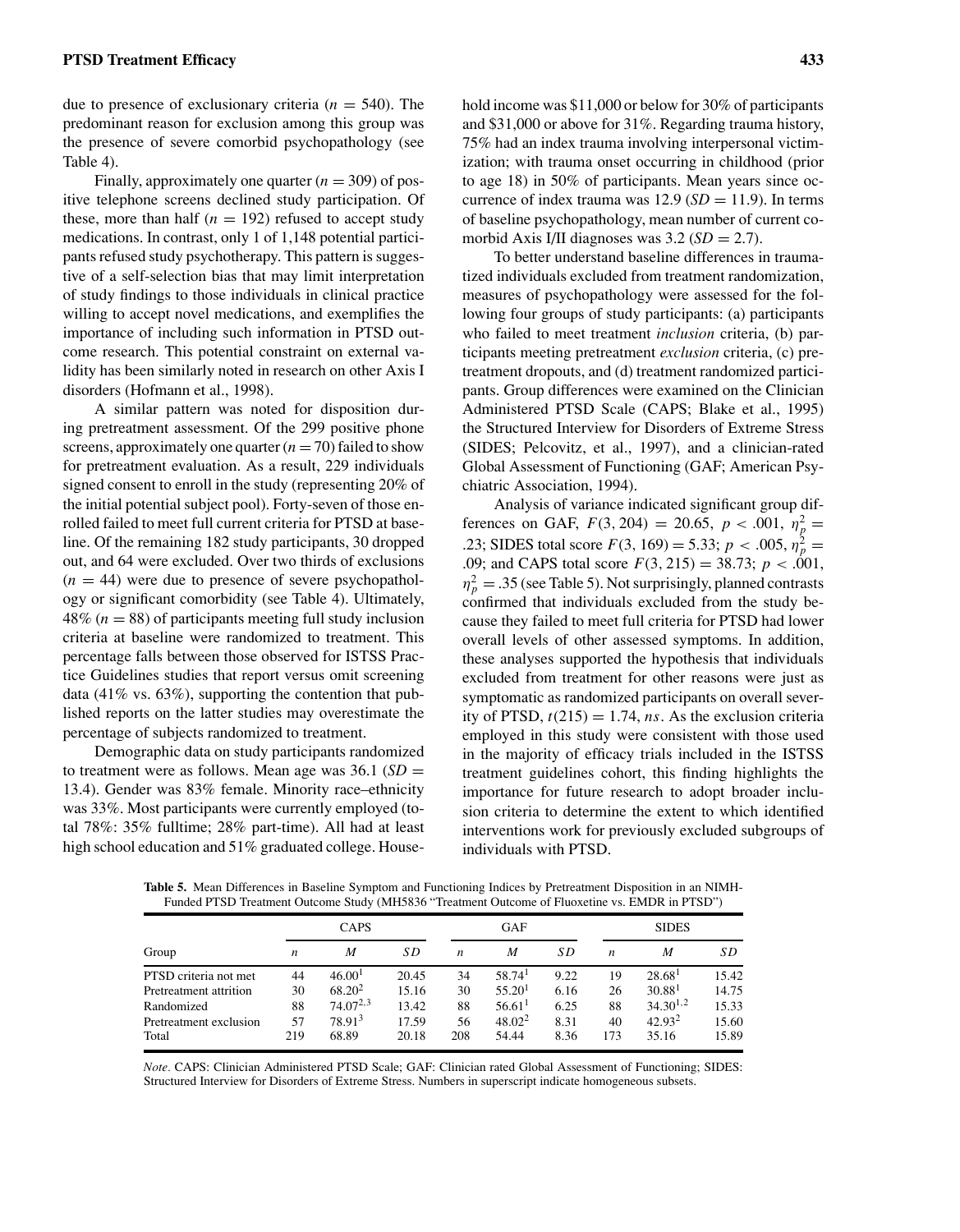Finally, baseline analyses revealed that individuals who declined to participate in treatment were actually less symptomatic of PTSD and its associated features (disorders of extreme stress not otherwise specified [DESNOS]), and exhibited higher global functioning, than excluded individuals. Moreover, these individuals exhibited similar profiles to those of randomized participants. This finding challenges the common assumption that individuals who decline participation in PTSD efficacy studies constitute a more impaired subpopulation of trauma survivors than those represented in research cohorts.

#### **Conclusions and Recommendations**

Dedicated researchers and scholars have made major strides in the design, evaluation, and dissemination of effective treatments for PTSD, and the improvement in the lives of many trauma survivors because of this research is unquestioned. It is only, however, with continued selfevaluation and correction of past omissions that our field will continue to advance in meeting the needs of individuals whose lives have been impacted by psychological trauma.

Careful examination of the gold standard PTSD efficacy trials informing the 2000 ISTSS Practice Guidelines reveals that as a group these studies underreport vital data—including sample demographics, comorbidity, and enrollment, exclusion and attrition rates—that bear upon external validity of study findings. Posttraumatic stress disorder efficacy studies conducted since compilation of these guidelines exhibit improved reporting of these variables, pairing of established interventions with new and more diverse trauma exposure groups, and adaptation of treatment protocols for previously unstudied forms of trauma exposure. The successful application of these newer studies substantiates the contention that efficacy findings from the body of research comprising the ISTSS Practice Guidelines are likely to be more generalizable to typical trauma patients encountered in clinical practice settings than can be established on the basis of data provided in published reports of the guideline studies. Nevertheless, this newer research used similar exclusion criteria to earlier studies. Accordingly, the efficacy of these interventions remains largely untested for individuals exhibiting more severe forms of comorbid psychopathology either that have been found to co-occur frequently with PTSD, or for which the presence of PTSD engenders elevated risk.

This review indicates the following characteristics of treatment outcome studies can compromise external

**434 Spinazzola, Blaustein, and Van der Kolk**

validity and interpretation of findings: (a) study design, e.g., inclusion and exclusion criteria; (b) subject sampling, e.g., representation of racial–ethnic minorities; childhoodonset trauma victims; (c) self-selection, e.g., pretreatment attrition or treatment dropout; and (d) insufficient reporting of sample characteristic and enrollment data. To ensure the applicability of treatments to the greatest number of survivors of trauma, the following recommendations are offered for future PTSD treatment research.

First, studies should improve reporting of participant enrollment data. It is recommended that inclusion of the following information in published reports be established as a gold standard requirement for future PTSD treatment efficacy research: (a) complete study enrollment data, including precise information on inclusion, exclusion, and attrition beginning with the pre-enrollment screening phase; (b) comprehensive participant demographics and comorbidity profiles; and (c) statistical comparison of potential factors contributing to treatment exclusion, attrition–dropout, and completion.

Second, PTSD efficacy studies should include diverse samples. The subpopulation of trauma survivors excluded from traditional PTSD outcome efficacy research due to severe comorbid psychopathology should be thoroughly characterized to identify both their common and specific treatment needs. Thorough assessment should include trauma exposure history; diagnostic classification; and dimensional assessment of psychopathology and functioning deficits, including self- and affect-regulatory capacities and social adjustment.

Furthermore, treatments currently designated as efficacious for the treatment of PTSD should be evaluated for their capacity to ameliorate symptoms among more impaired trauma survivors. Newer efficacy studies, as highlighted above (i.e., Resick et al., 2002) have applied existing treatments to more diverse trauma populations. Further efficacy research employing broader exclusion criteria, as well as effectiveness studies of naturalistic clinical samples, are needed to determine which and to what extent identified interventions for PTSD work for individuals with more severe comorbid psychopathology. These studies should reassess comorbid conditions measured at baseline, as recent research suggests that PTSD can function as a primary disorder driving other manifestations of psychopathology (McFarlane et al., 2001) and that successful treatment of PTSD may lead to resolution of comorbid disorders (Chard, 2003; Resick et al., 2002).

Third, investigators should develop and evaluate innovative treatments designed to address more complex symptom presentations. Innovative or combination interventions that intentionally target subpopulations of traumatized individuals who have thus far been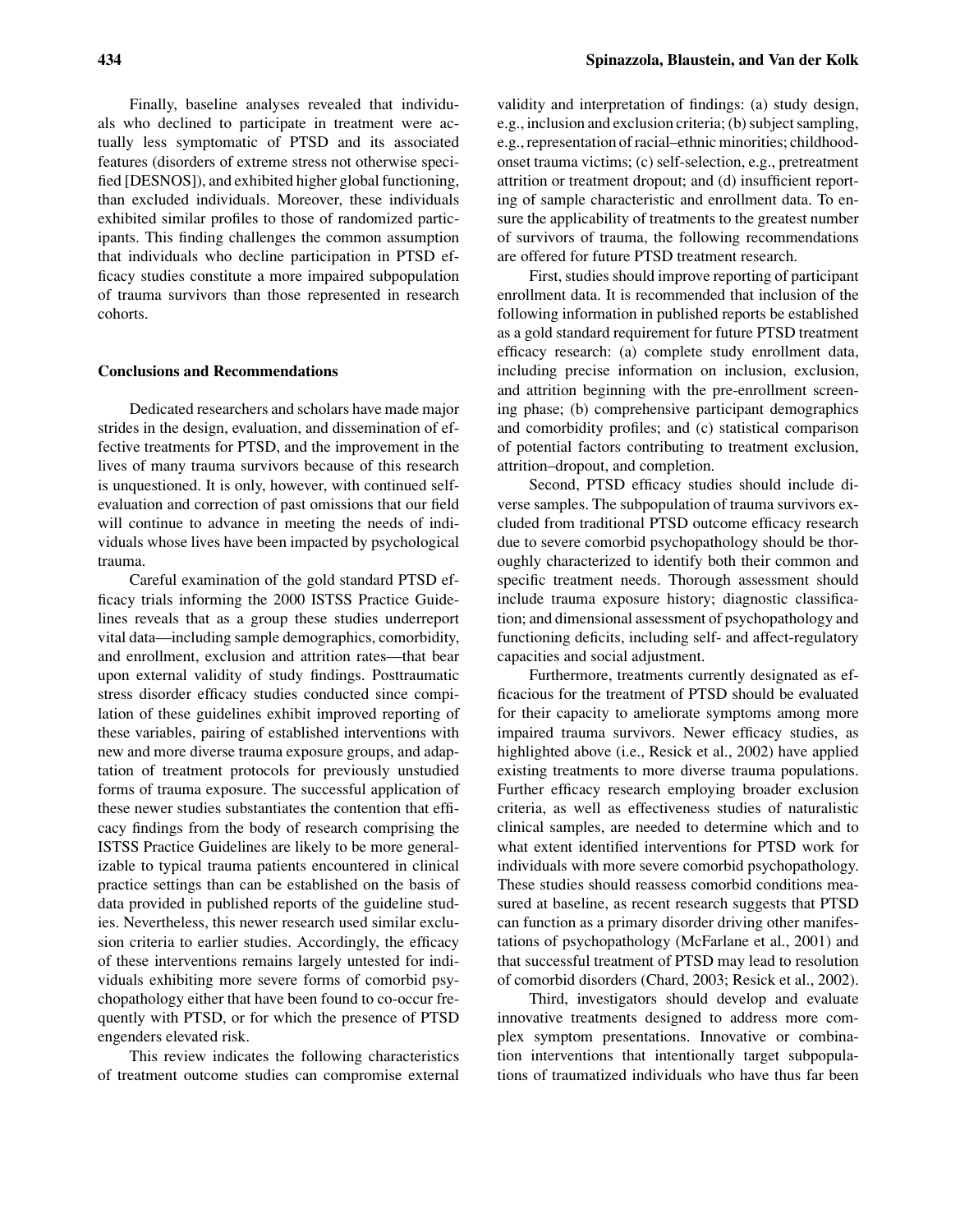underrepresented in PTSD efficacy research due to comorbid disorders or severe behavioral disturbance should receive higher prioritization by funding sources for development and evaluation. Along with PTSD symptoms, such treatments should address common comorbid conditions including dysregulation of affect, problems with attention and concentration, impulsivity, addictive behaviors and disorders, suicidality and self-harming behaviors, somatization, and dissociation. Important recent efforts have been made to assess combination interventions for PTSD and comorbid substance dependence disorders (e.g., Brady et al., 2001; Najavits et al., 1998), as well as for PTSD among more diverse trauma exposure samples (e.g., Cloitre et al., 2002). This latter study provides an example of the promising application of phaseoriented treatment. In this study, the efficacy of an established treatment for emotional processing of trauma memories (modified prolonged exposure) was enhanced by incorporation of prior skills training in affect and interpersonal regulation (STAIR) with a sample of adult survivors of childhood trauma. Further work in this vein is needed.

Fourth, journals should publish negative findings. It is recommended that peer-review journals, the predominant vehicle for dissemination of information about empirically validated clinical practice, set as a priority the publication of studies resulting in negative findings. This is particularly relevant for studies evaluating the efficacy of empirically untested psychotherapeutic interventions, or medications yet unapproved for PTSD, that nevertheless are frequently administered in clinical practice to traumatized individuals. Although efficacy trials with negative findings have historically been less likely to be accepted for publication in peer-review journals, identification and discontinuation of inefficacious and potentially contraindicated treatments for PTSD are at least as important to the advancement of the field as validation and dissemination of those interventions that work.

Fifth, the ISTSS Practice Guidelines should be updated regularly. The ISTSS Practice Guidelines serve as an important tool of dissemination, as well as an acknowledged authority source and therefore regulatory venue for evaluation of efficacious treatments for PTSD. It is therefore recommended that regular update and expansion of these guidelines be set as a priority, so that new and innovative research is incorporated as it becomes available.

## **Acknowledgment**

The research presented in this paper was supported in part by National Institute of Mental Health Grant MH58363.

The effort and support of the following dedicated individuals is acknowledged and highly appreciated: James Hopper, Elizabeth Hopper, Marla Zucker, Toni Luxenberg, Kate Walsh, and Elizabeth Nickrenz. The authors also wish to thank Julian Ford, Christine Courtois, and Judith Herman for their editorial comments on this paper.

## **References**

- American Psychiatric Association. (1994). Diagnostic and statistical manual of mental disorders (4th ed.). Washington, DC: American Psychiatric Association.
- Andreski, P., Chilcoat, H., & Breslau, N. (1998). Post-traumatic stress disorder and somatization symptoms: A prospective study. Psychiatry Research, 79, 131–138.
- Ballenger, J.C., Davidson, J.R.T., Lecrubier, Y., Nutt, D.J., Foa, E.B., Kessler, R.C., et al. (2000). Consensus statement on posttraumatic stress disorder from the International Consensus Group on Depression and Anxiety. Journal of Clinical Psychiatry, 61, 60–66.
- Beutler, L. (1998). Identifying empirically supported treatments: What if we didn't? Journal of Consulting and Clinical Psychology, 66, 113–120.
- Blake, D.D., Weathers, F.W., Nagy, L.M., Kaloupek, D.G., Gusman, F.D., Charney, D.S., et al. (1995). The development of a clinicianadministered PTSD scale. Journal of Traumatic Stress, 8, 75– 90.
- Brady, K.T., Dansky, B.S., Back, S.E., Foa, E.B., & Carroll, K.M. (2001). Exposure therapy in the treatment of PTSD among cocainedependent individuals: Preliminary findings. Journal of Substance Abuse Treatment, 21, 47–54.
- Breslau, N., Davis, G.C., Andreski, P., & Peterson, E. (1991). Traumatic events and posttraumatic stress disorder in an urban population of young adults. Archives of General Psychiatry, 48, 216–222.
- Brom, D., Kleber, R.J., & Defares, P.B. (1989). Brief psychotherapy for posttraumatic stress disorders. Journal of Consulting and Clinical Psychology, 57, 607–612.
- Chard, K. (2003, October). The impact of cognitive processing therapy on survivors of sexual abuse. Paper presented at the 19th Annual Meeting of the International Society for Traumatic Stress Studies, Chicago, IL.
- Cloitre, M., Koenen, K.C., Cohen, L.R., & Han, H. (2002). Skills training in affective and interpersonal regulation followed by exposure: A phase-based treatment for PTSD related to childhood abuse. Journal of Consulting and Clinical Psychology, 70, 1067–1074.
- Davidson, J., Hughes, D., Blazer, D., & George, L. (1991). Posttraumatic stress disorder in the community: An epidemiological study. Psychological Medicine, 21, 713–721.
- Davidson, J.R.T., Rothbaum, B.O., Van der Kolk, B.A., Sikes, C.R., & Farfel, G.M. (2001). Multicenter, double-blind comparison of sertraline and placebo in the treatment of posttraumatic stress disorder. Archives of General Psychiatry, 58(5), 485–492.
- Fisher, P., Winne, P., & Ley, R. (1993). Group therapy for adult women survivors of child sexual abuse: Differentiation of completers versus dropouts. Psychotherapy, 30, 616–624.
- Foa, E. (2001, December). Three controlled trials for PTSD: PE compared to 1) EMDR; 2) CPT; and 3) CR. Symposium presented at the 17th Annual Meeting of the International Society for Traumatic Stress Studies, New Orleans, LA.
- Foa, E.B., Dancu, C.V., Hembree, E.A., Jaycox, L.H., Meadows, E.A., & Street, G.P (1999). A comparison of exposure therapy, stress inoculation training, and their combination for reducing posttraumatic stress disorder in female assault victims. Journal of Consulting and Clinical Psychology, 67, 194–200.
- Foa, E.B., Keane, T.M., & Friedman, M.J. (2000). Effective treatments for PTSD. New York: Guilford Press.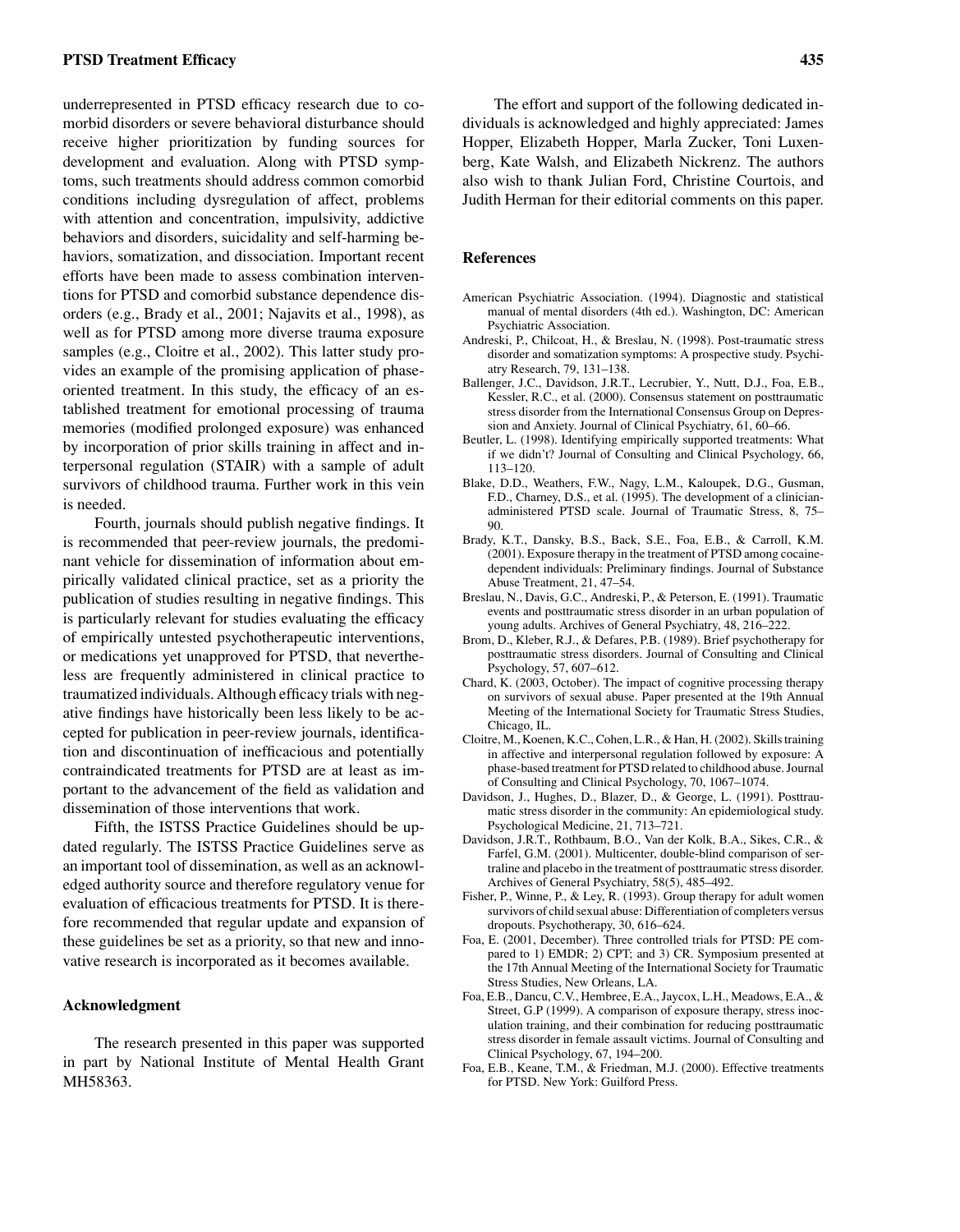- Foa, E.B., Rothbaum, B.O., Riggs, D.S., & Murdock, T.B. (1991). Treatment of posttraumatic stress disorder in rape victims: A comparison between cognitive behavioral procedures and counseling. Journal of Consulting and Clinical Psychology, 59, 715–723.
- Frueh, B.C., Mirabella, R.F., & Turner, S.M. (1995). Exposure therapy for combat-related PTSD: Some practical considerations regarding patient exclusion. The Behavior Therapist, 18, 190–191.
- Hofmann, S.G., Barlow, D.H., Papp, L.A., Detweiler, M.F., Ray, S.E., Shear, M.K., et al. (1998). Pretreatment attrition in a comparative treatment outcome study on panic disorder. American Journal of Psychiatry, 155, 43–47.
- Howard, K., Moras, K., Brill, P., Matinovich, Z., & Lutz, W. (1996). Evaluation of psychotherapy: Efficacy, effectiveness, and patient progress. American Psychologist, 51, 1059–1064.
- Humphreys, K., & Weisner, C. (2000). Use of exclusionary criteria in selecting research subjects and its effects on the generalizability of alcohol treatment outcome studies. American Journal of Psychiatry, 157, 588–594.
- Jacobsen, L., Southwick, S., & Kosten, T. (2001). Substance use disorders in patients with posttraumatic stress disorder: A review of the literature. American Journal of Psychiatry, 158, 1184–1190.
- Keane, T.M. (2001, December). Three controlled trials for PTSD: PE compared to 1) EMDR; 2) CPT; and 3) CR. Symposium presented at the 17th Annual Meeting of the International Society for Traumatic Stress Studies, New Orleans, LA.
- Kessler, R.C., Sonnega, A., Bromet, E., Hughes, M., & Nelson, C.B. (1995). Posttraumatic stress disorder in the National Comorbidity Survey. Archives of General Psychiatry, 52, 1048–1060.
- Koenen, K.C., Goodwin, R., Struening, E., Hellman, F., & Guardino, M. (2003). Posttraumatic stress disorder and treatment seeking in a national screening sample. Journal of Traumatic Stress, 16, 5–16.
- Kubany, E., Hill, E., Owens, J., Iannce-Spencer, C., McCaig, M., & Tremayne, K. (2004). Cognitive trauma therapy for battered women with PTSD (CTT-BW). Journal of Consulting and Clinical Psychology, 72, 3–18.
- Litz, B.T., Blake, D.D., Gerardi, R.G., & Keane, T. (1990). Decision making guidelines for the use of direct therapeutic exposure in the treatment of posttraumatic stress disorder. The Behavior Therapist, 13, 91–93.
- McFarlane, A., Bookless, C., & Air, T. (2001). Posttraumatic stress disorder in a general psychiatric inpatient population. Journal of Traumatic Stress, 14, 633–645.
- Mueser, K., Goodman, L., Trumbetta, S., Rosenberg, D., Osher, F., Vidaver, R., et al. (1998). Trauma and posttraumatic stress disorder in severe mental illness. Journal of Consulting and Clinical Psychology, 66, 493–499.
- Munley, P., Bains, D.S., Frazee, J., & Schwartz, L.T. (1994). Inpatient PTSD treatment: A study of pretreatment measures, treatment dropout, and therapist ratings of response to treatment. Journal of Traumatic Stress, 7, 319–325.
- Najavits, L.M., Weiss, R.D., Shaw, S.R., & Muenz, L.R. (1998). "Seeking safety": Outcome of a new cognitive-behavioral psychotherapy

for women with posttraumatic stress disorder and substance dependence. Journal of Traumatic Stress, 11, 437–455.

- Pelcovitz, D., Van der Kolk, B., Roth, S., Mandel, F., Kaplan, S., & Resick, P. (1997). Development of a criteria set and a structured interview for disorders of extreme stress (SIDES). Journal of Traumatic Stress, 10(1), 3–16.
- Persons, J., & Silberschatz, G. (1998). Are results of randomized controlled trials useful to psychotherapists? Journal of Consulting and Clinical Psychology, 66(1), 126–135.
- Resick, P., Nishith, P., Weaver, T., Astin, M., & Feuer, C. (2002). A comparison of cognitive-processing therapy with prolonged exposure and a waiting condition for the treatment of chronic posttraumatic stress disorder in female rape victims. Journal of Consulting and Clinical Psychology, 70, 867–879.
- Resnick, S., Bond, G., & Mueser, K. (2003). Trauma and posttraumatic stress disorder in people with schizophrenia. Journal of Abnormal Psychology, 112, 415–423.
- Solomon, S.D., & Davidson, J.R.T. (1997). Trauma: Prevalence, impairment, service use, and cost. Journal of Clinical Psychiatry, 58 (Suppl 9), 5–11.
- Sullivan, P.F., & Joyce, P.R. (1994). Effects of exclusion criteria in depression treatment studies. Journal of Affective Disorders, 32, 21–26.
- Tarrier, N., Pilgrim, H., Sommerfield, C., Faragher, B., Reynolds, M., Graham, E., et al. (1999). A randomized trial of cognitive therapy and imaginal exposure in the treatment of chronic posttraumatic stress disorder. Journal of Consulting and Clinical Psychology, 67, 13–18.
- Taylor, S., Thordarson, D., Maxfield, L., Fedoroff, I., & Ogrodniczuk, J. (2003). Comparative efficacy, speed, and adverse effects of three PTSD treatments: Exposure therapy, EMDR and relaxation training. Journal of Consulting and Clinical Psychology, 71, 330– 338.
- U.S. Census Bureau. (2001). Profile of general demographic characteristics: 2000 census of population and housing, United States. Retrieved October 29, 2004, from http://www.census.gov/population/ www/cen2000/phc-t1.html
- Van Etten, M.L., & Taylor, S. (1998). Comparative efficacy of treatments for posttraumatic stress disorder: A meta-analysis. Clinical Psychology and Psychotherapy, 5, 126–144.
- Westen, D., & Morrison, K. (2001). A multidimensional meta-analysis of treatments for depression, panic and generalized anxiety disorder: An empirical examination of the status of empirically supported therapies. Journal of Consulting and Clinical Psychology, 69, 875– 899.
- Wierzbicki, M., & Pekarik, G. (1993). A meta-analysis of psychotherapy dropout. Professional Psychology: Research and Practice, 24, 190– 195.
- Wilson, S.A., Becker, L.A., & Tinker, R.H. (1995). Eye movement desensitization and reprocessing (EMDR) for psychologically traumatized individuals. Journal of Consulting and Clinical Psychology, 63, 928–937.